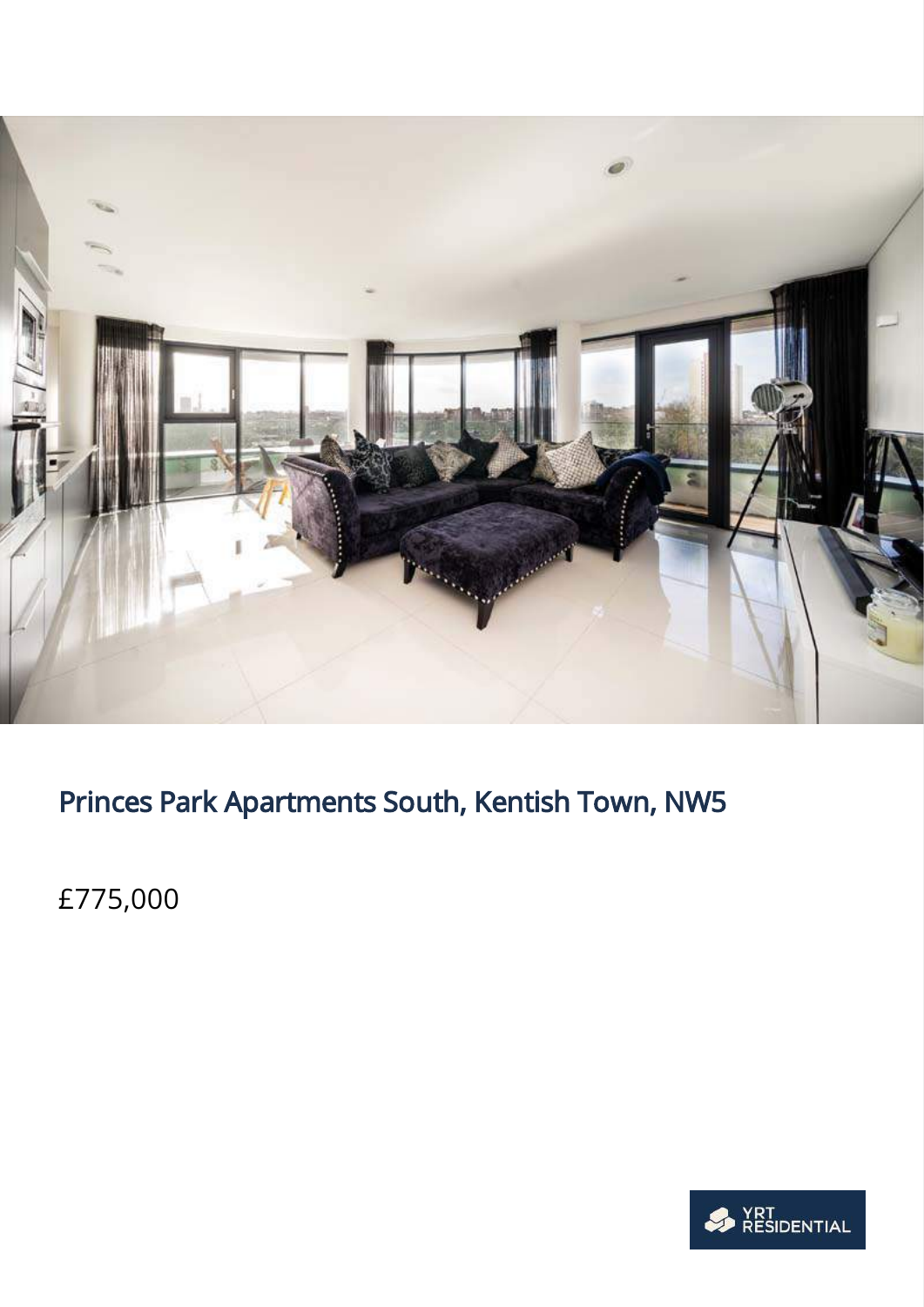

## Princes Park Apartments South, Kentish Town, NW5

A hugely impressive two bed, two bath apartment situated on the 5th floor apartment (with lift) of a modern building benefiting from a stunning wrap around balcony with immense views of London.

This lateral flat boasts a contemporary kitchen/reception room which offers direct access to the wrap around balcony and spectacular London views, a master bedroom with en-suite, second spacious bedroom and contemporary bathrooms. Further key features include floor to ceiling windows throughout, secure underground parking, concierge service (Monday - Friday 8AM - 11PM) and a long lease.

Princes Park Apartments is a luxurious building located just moments from Kentish Town West station (Overground), 0.4 miles from Chalk Farm underground station (Northern Line) and 0.6 miles from Kentish Town underground station (Northern Line).

## Features

- Wrap Around Balcony With Spectacular Views Of London
- Two Double Bedrooms •
- Two Bathrooms •
- 5th Floor (with lift) •
- Modern Building
- Secure Underground Parking
- Concierge Service • Stunning
- Kitchen/Reception • Perfectly Located
- 
- Long Leasehold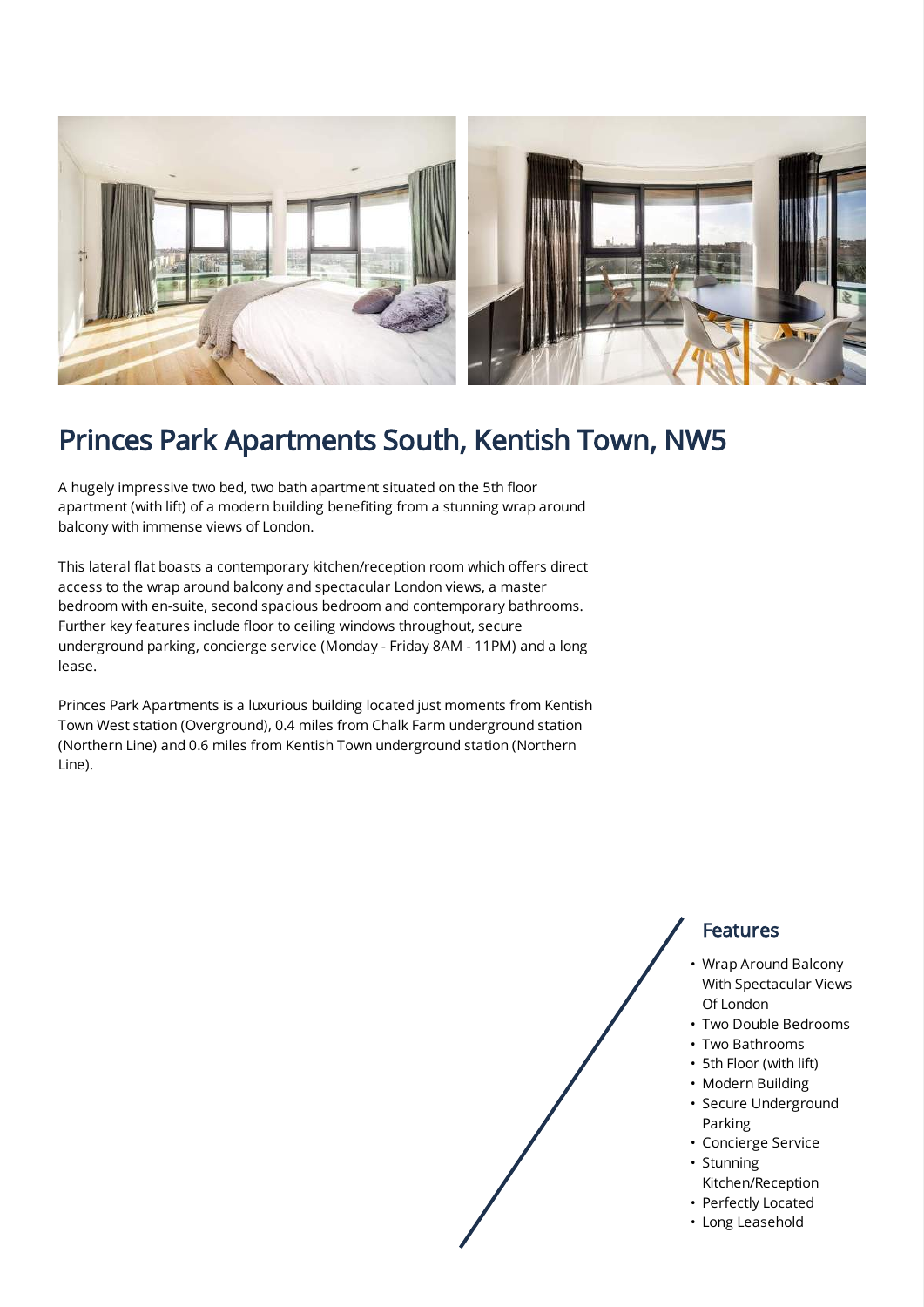